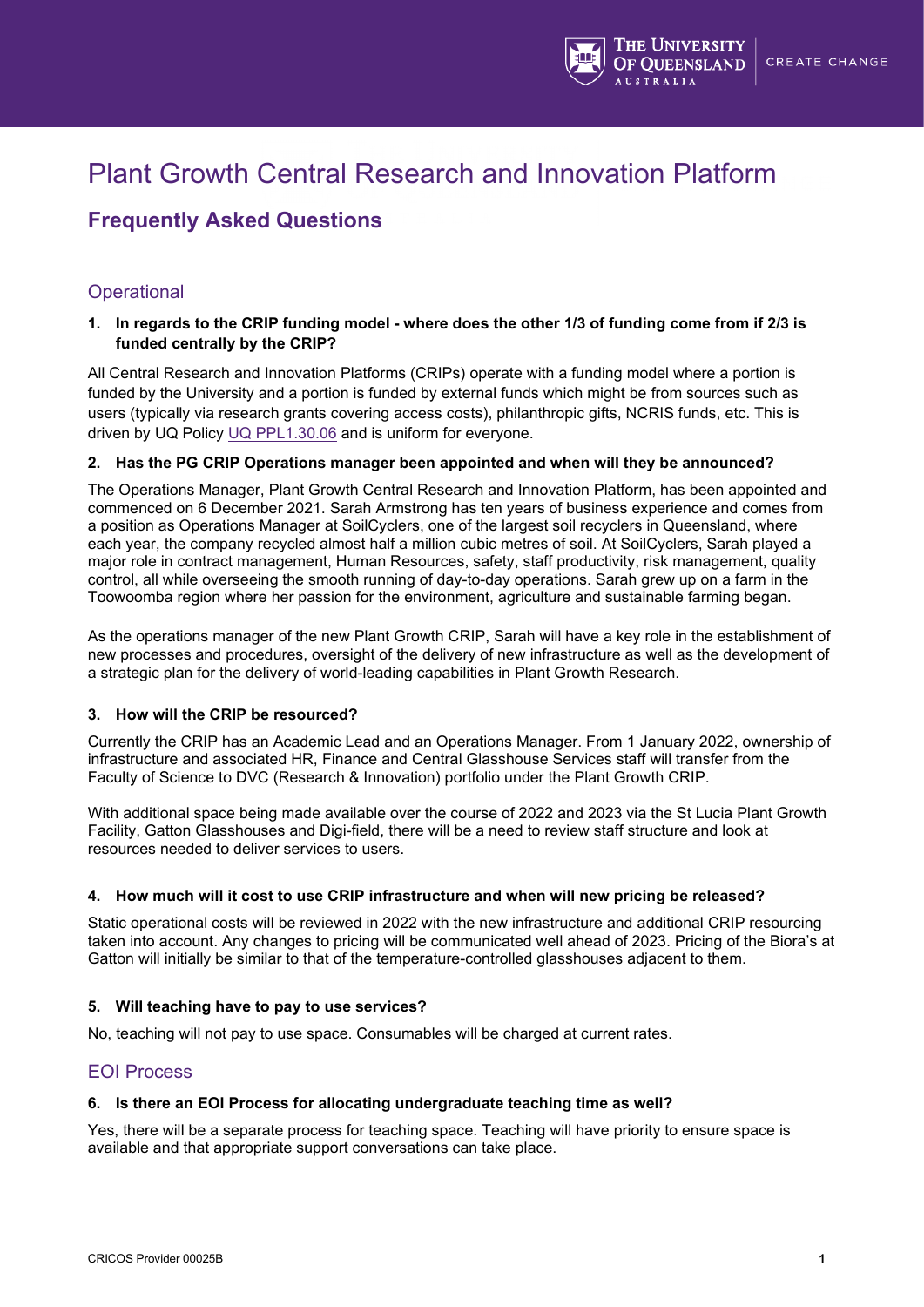

#### **7. When does the EOI process open?**

We will be piloting the EOI process with the new Biora's at Gatton in early 2022. During the pilot, we are very interested in your feedback. Space allocation for other infrastructure in 2022 will not use the EOI process until we have completed the pilot. We will continue to communicate with our users about any changes in this space.

#### **8. How will space be prioritised?**

The EOI process will help determine how to prioritise space and this will include consultation with users, with CRIP staff and the CRIP steering committee, as required.

#### **9. How will you timetable teaching activities?**

Teaching space will be timetabled according to the requirements provided by the schools.

#### **10. Will there be a calendar created so that Researchers and Teaching staff see availability?**

This will be made available. However, the technicalities haven't yet been worked out.

## Plant Growth Facility (PGF) – St Lucia

#### **1. Has the design for the new Plant Growth Facility been finalised?**

The detailed design work for the structure and room sizes of the building has been finalised.

#### **a. What about benches and how the rooms will be used?**

- i. No, bench size has not been finalised.
- **b. Do the rooms open up to make larger spaces?**
	- i. No, the rooms will not open to make larger spaces. There are rooms of various sizes ranging from 11  $m<sup>2</sup>$  to 150 m<sup>2</sup>. However, you can request multiple rooms in your EOI if you require more space with common capabilities.

#### **2. When is building start for the Plant Growth facility?**

Site clearing and demolition starts in December 2021 with construction commencing in February 2022.

#### **3. Are the any spaces in the PGF for soil and dirt?**

The PGF will be a clean facility with space for potting up, dirty work etc. made available in the Headhouse across the road. The Headhouse will be reinvigorated and enhanced as part of the PGF development. Processes for removal of PC2 waste (soils, pots) from the PGF are being developed.

#### Storage space

#### **1. Will there be storage space in the PGF?**

There will be secure storage space for equipment, but not for consumables. There will likely be short term (3 months) post-harvest storage space for samples either in the Seddon building or in a dedicated shed.

#### **2. Will there be a seed storage facility at St Lucia?**

There are currently no provisions for seed storage however we will be happy to explore options if there is demand. The short term plan is to continue to use the seed store in the Seddon Building.

## Glasshouses and Digi-field - Gatton

#### **1. Are there plans for PC2 spaces at Gatton?**

Not at this point but we will be happy to explore the needs of researchers.

#### **2. When does building start for the Glasshouses and Digi-field?**

This will commence in early 2022 and is scheduled for completion by December 2022